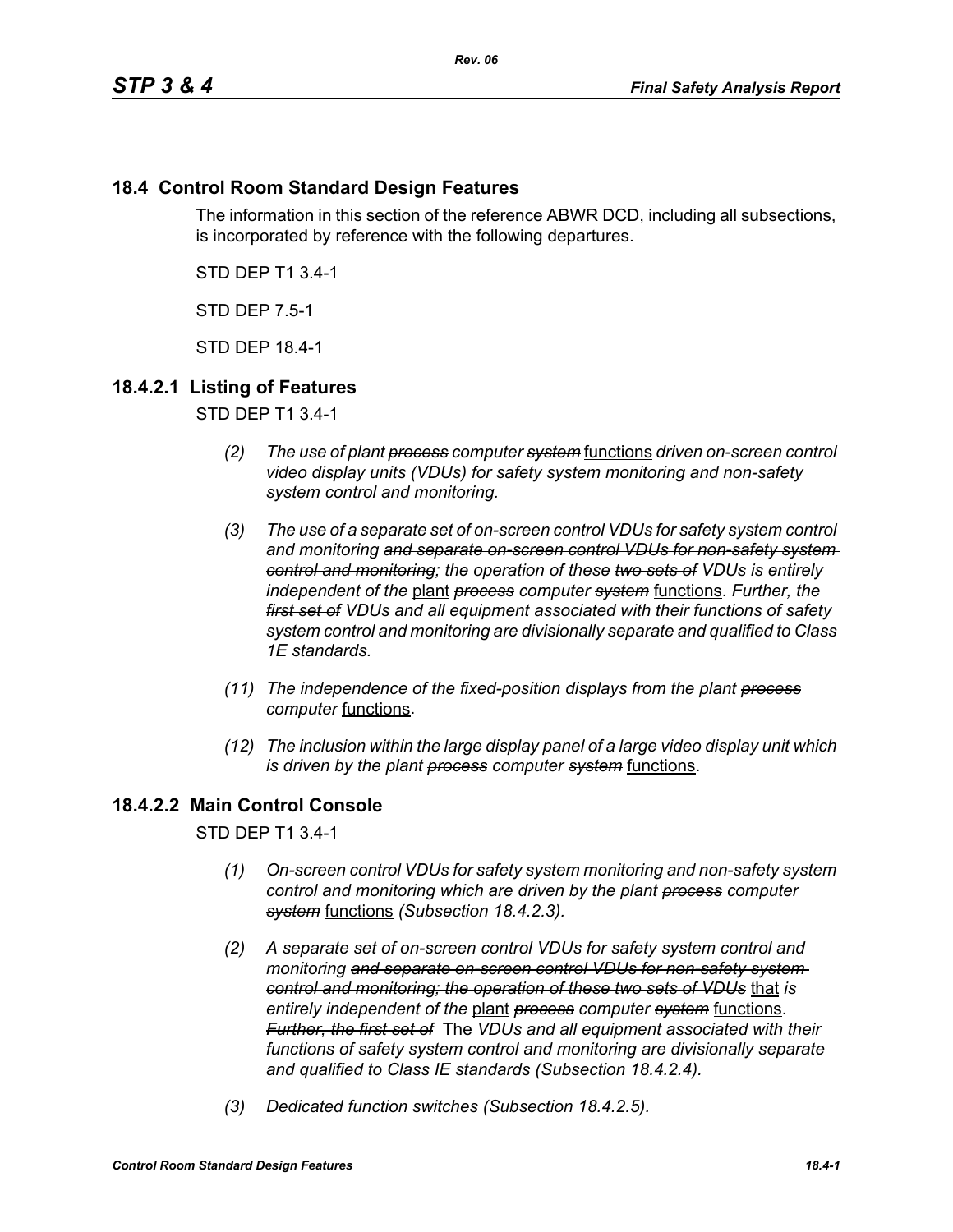#### STD DEP 18.4-1

*The main control console is also equipped with a limited set of dedicated displays for selected functions (e.g., the Standby Liquid Control System and the synchronization of the main generator to the electrical grid).*

#### **18.4.2.3 VDUs Driven by Plant** *Process Computer* **Functions** *Driven VDUs*

STD DEP T1 3.4-1

*A set of onscreen control VDUs is incorporated into the main control console design to support the following activities:*

- *(1) Monitoring of plant systems, both safety and non-safety nonsafety-related*
- *(2) Control of non-safety system components*
- *(3) Presentation of system and equipment alarm information*

*This set of VDUs is driven by the plant process computer system* functions. *Thus, data collected by the* plant *process computer* functions *is available for monitoring on these VDUs. All available display formats can be displayed on any of these VDUs.*

## **18.4.2.4 VDUs Independent of Plant** *Process Computer* **Functions** *Independent VDUs*

STD DEP T1 3.4-1

*A set of VDUs which are independent of the* plant *process computer* functions *are also installed on the main control console. These VDUs are each driven by independent processors. They are divided into two subsets:*

- *(1) The first subset consists of those These VDUs which are dedicated, divisionally separated devices. The VDUs in this group can only be used for monitoring and control of equipment within a given safety division. The VDUs are qualified, along with their supporting display processing equipment, to Class 1E standards.*
- *(2) The second subset of process computer independent VDUs are used for monitoring and control of non-safety plant systems. The VDUs in this subset are not qualified to Class 1E equipment standards.*

## **18.4.2.8 Fixed-Position Display**

#### STD DEP T1 3.4-1

*The fixed-position portion of the large display panel provides key plant information for viewing by the entire control room staff. The dynamic display elements of the fixed position displays are driven by dedicated microprocessor-based controllers which are independent of the plant process computer system* functions.